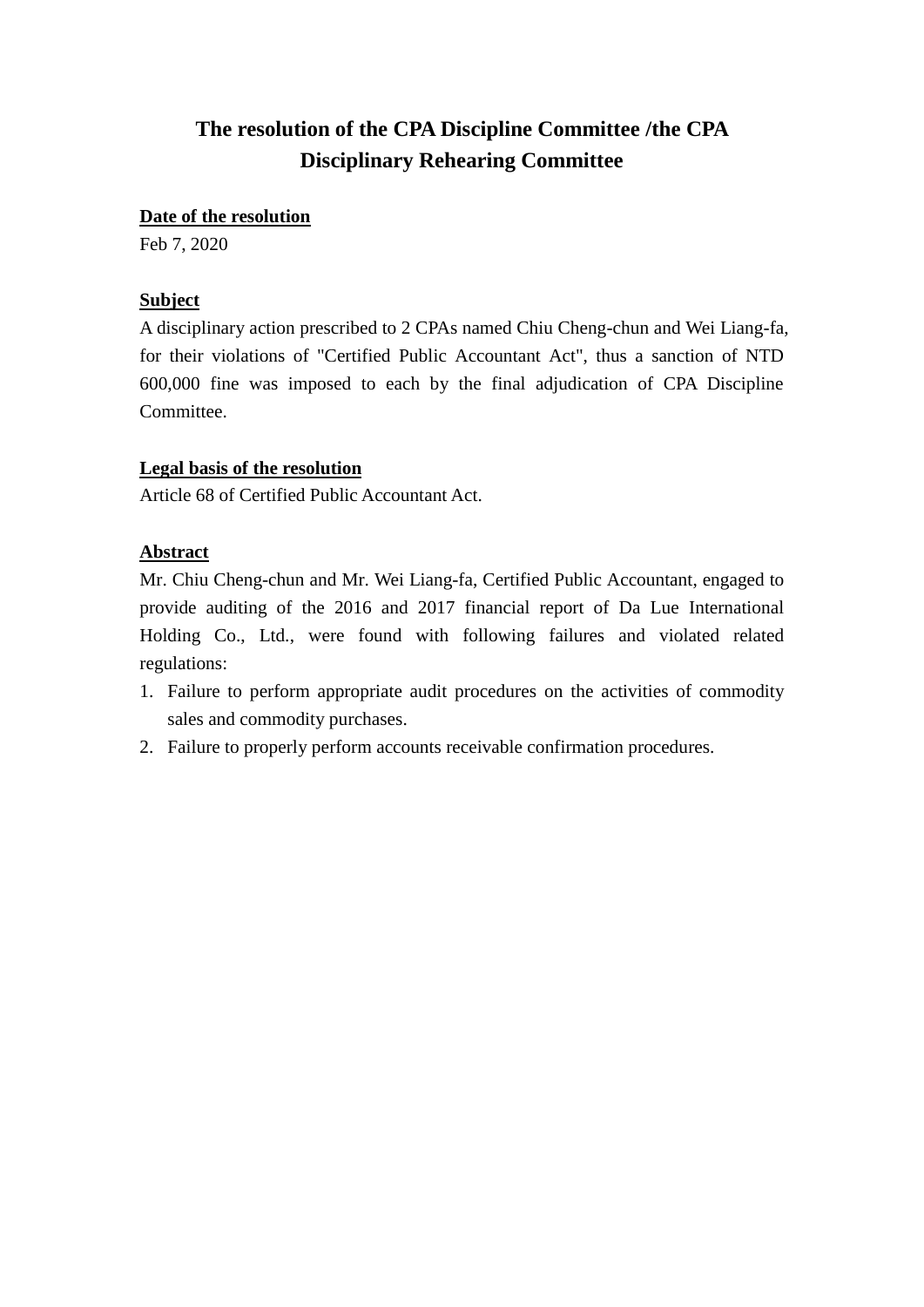#### **Date of the resolution**

Feb 7, 2020

#### **Subject**

A disciplinary action prescribed to 2 CPAs named Feng Min-chuan and Hsu Sheng-chung, for their violations of "Certified Public Accountant Act", thus a sanction of NTD 480,000 fine was imposed to each by the final adjudication of CPA Discipline Committee.

#### **Legal basis of the resolution**

Article 68 of Certified Public Accountant Act.

## **Abstract**

Ms. Feng Min-chuan and Mr. Hsu Sheng-chung, Certified Public Accountant, engaged to provide auditing the 2016 and reviewing the second quarter of 2017 financial report of Jump Media Co. Ltd., were found with following failures and violated related regulations:

- 1. Failure to perform appropriate audit procedures on the sales activities.
- 2. When performing confirmation of "accounts receivable", failure to evaluate the risks that the response may not be from the proper source.
- 3. Failure to perform appropriate review procedures on the material item under "refundable deposit".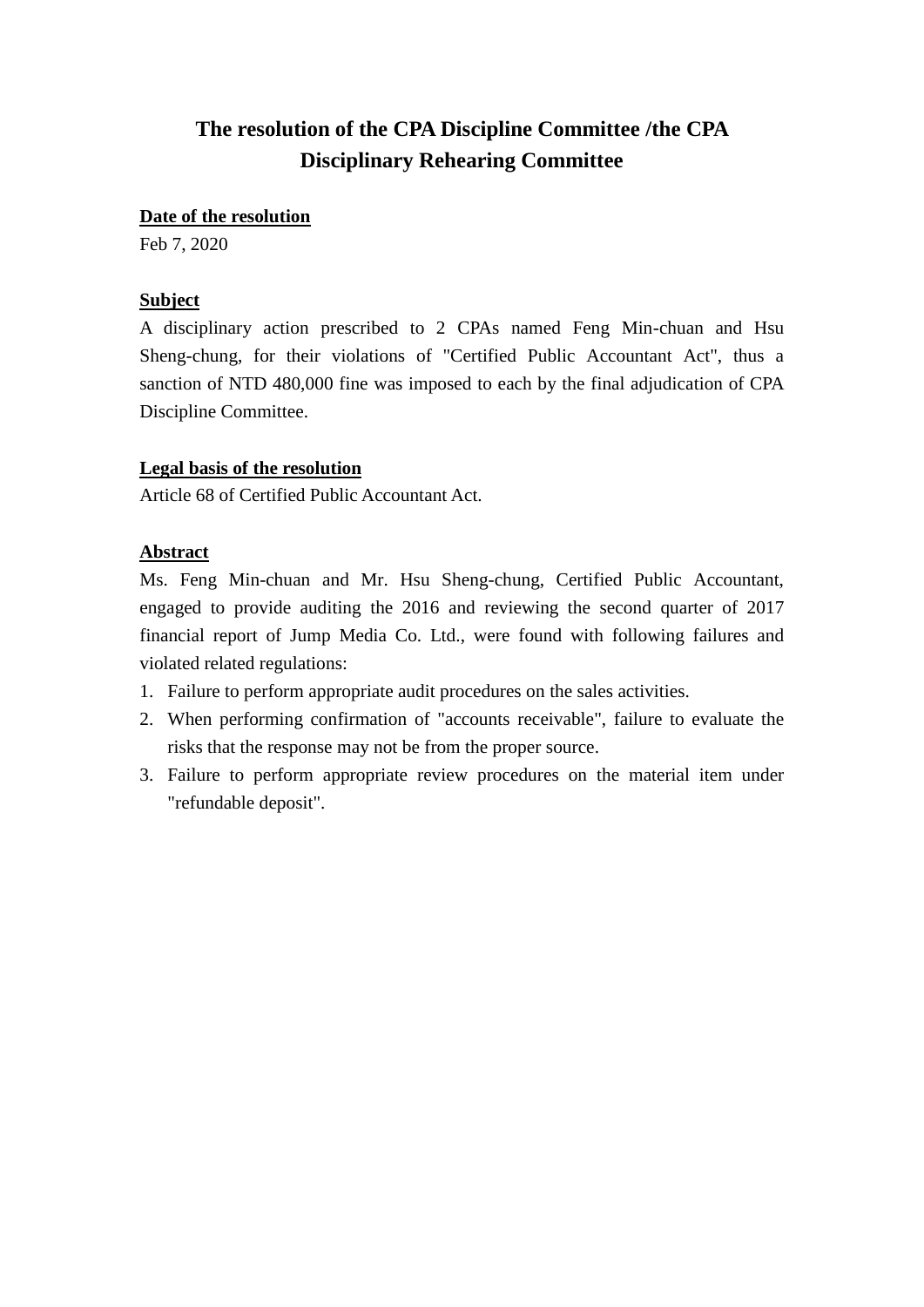#### **Date of the resolution**

Feb 10, 2020

## **Subject**

A disciplinary action prescribed to 2 CPAs named Chen Chih-ling and Chang Yu-ming, for their violations of "Certified Public Accountant Act", thus a sanction of "Warning" was imposed to each by the final adjudication of CPA Discipline Committee.

## **Legal basis of the resolution**

Article 68 of Certified Public Accountant Act.

## **Abstract**

Mr. Chen Chih-ling and Mr. Chang Yu-ming, Certified Public Accountant, engaged to provide auditing the 2016、2017 and the second quarter of 2018 financial report of Sunlux Energy Corporation, were found with following failures and violated related regulations:

- 1. Failure to properly access the reasonableness of the related party transactions.
- 2. When performing audit procedures on the sales activities, failed to include new top ten sales customers in the audit sample, and failed to assess about the reasonableness of sales revenue recognition.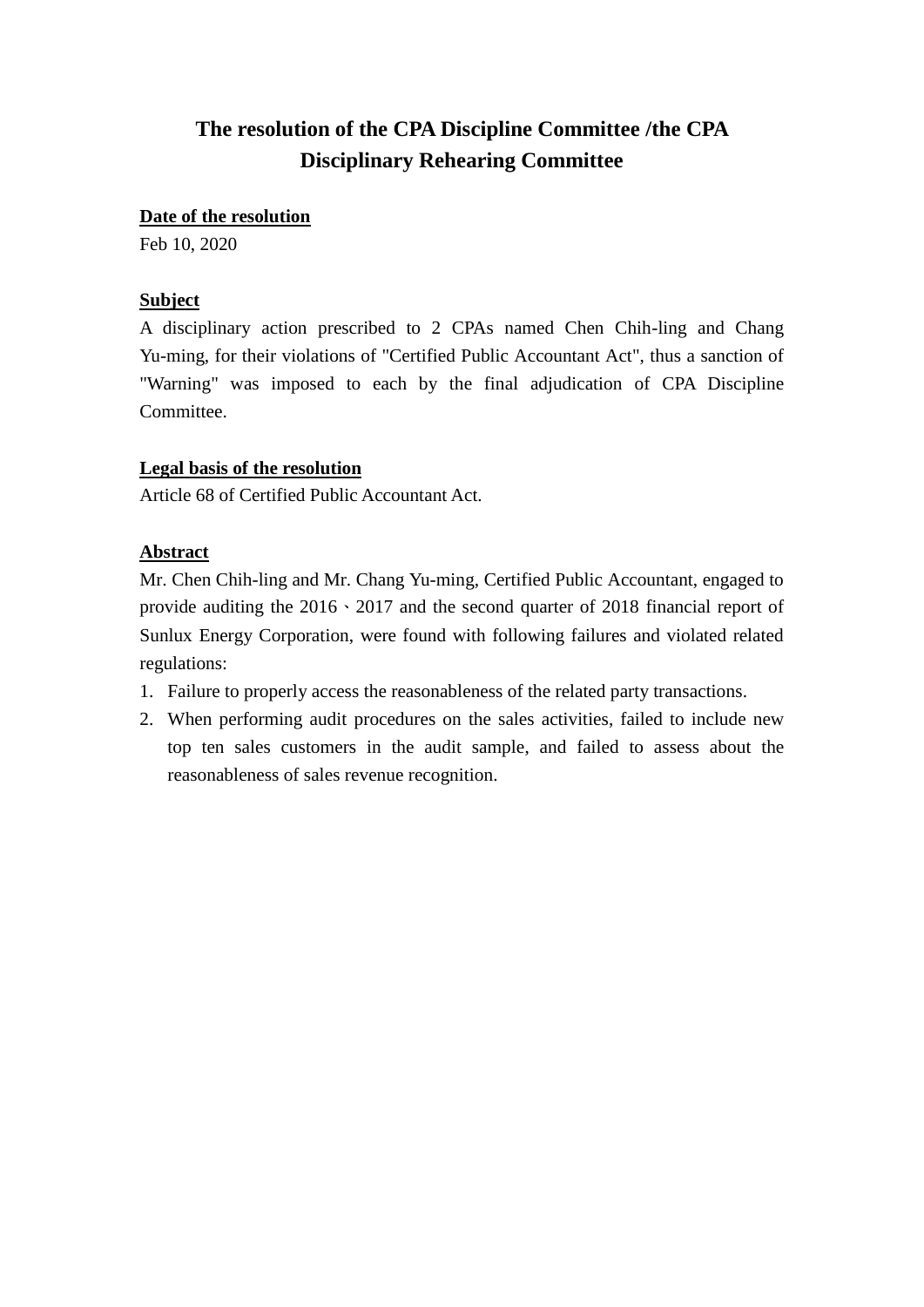#### **Date of the resolution**

April 28, 2020

#### **Subject**

A disciplinary action prescribed to 3 CPAs named Chang Tso-cheng, Hsiao Chin-mu and Chen Hsien-cheng for whose violations of "Certified Public Accountant Act"; by the final adjudication of CPA Discipline Committee, a sanction of NTD 360,000 fine was imposed on Chang and Chen and a sanction of NTD 600,000 fine was imposed on Hsiao.

#### **Legal basis of the resolution**

Article 68 of Certified Public Accountant Act.

#### **Abstract**

Mr. Chang Tso-cheng and Mr. Hsiao Chin-mu, Certified Public Accountant, engaged to provide auditing the 2016 financial report of 9Splay Entertainment Technology Co., LTD.(the "company"), and Mr. Hsiao Chin-mu and Mr. Chen Hsien-cheng, Certified Public Accountant, engaged to provide auditing the 2017 financial report of the company, were found that failed to perform appropriate audit procedures to ascertain the components of intangible assets whether have been given proper accounting treatment in accordance with IAS 36.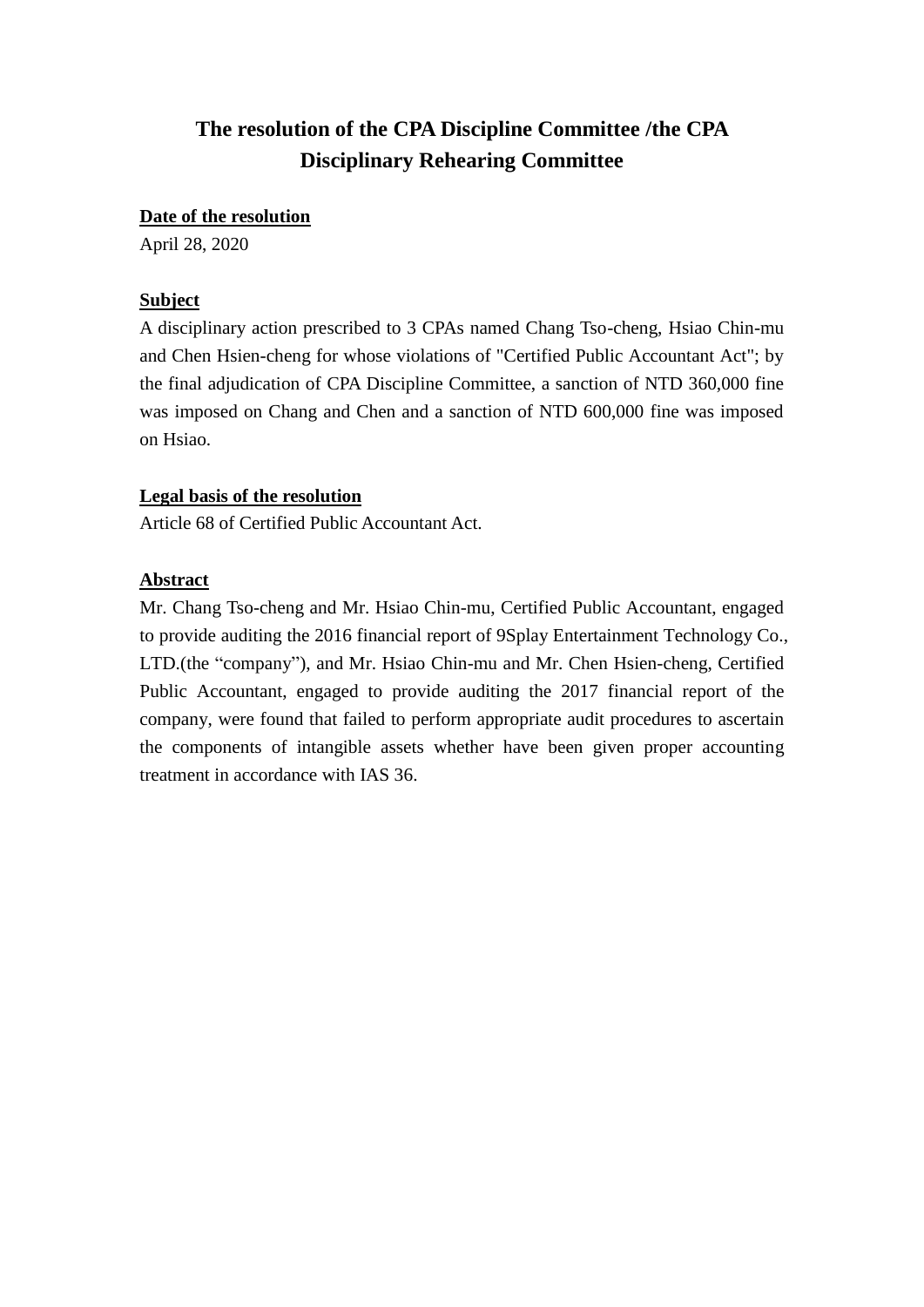#### **Date of the resolution**

April 28, 2020

## **Subject**

A disciplinary action prescribed to 2 CPAs named Huang Ching-pei and Chuang Chen-yueh for whose violations of "Certified Public Accountant Act"; by the final adjudication of CPA Discipline Committee, a sanction of NTD 360,000 fine was imposed on each by the final adjudication of CPA Discipline Committee

#### **Legal basis of the resolution**

Article 68 of Certified Public Accountant Act.

## **Abstract**

Mr. Huang Ching-pei and Mr. Chuang Chen-yueh, Certified Public Accountant, engaged to provide auditing the 2016 and 2017 financial report of Avid Electronics Corporation, were found with following failures and violated related regulations:

- 1. Failed to perform appropriate audit procedures on the purchase activities in response to the risks associated with the newly trading model.
- 2. Failed to assess the reasonableness in the case of some suppliers have the same contact information.
- 3. Failed to perform alternative audit procedures when "prepayments" confirmations were not replied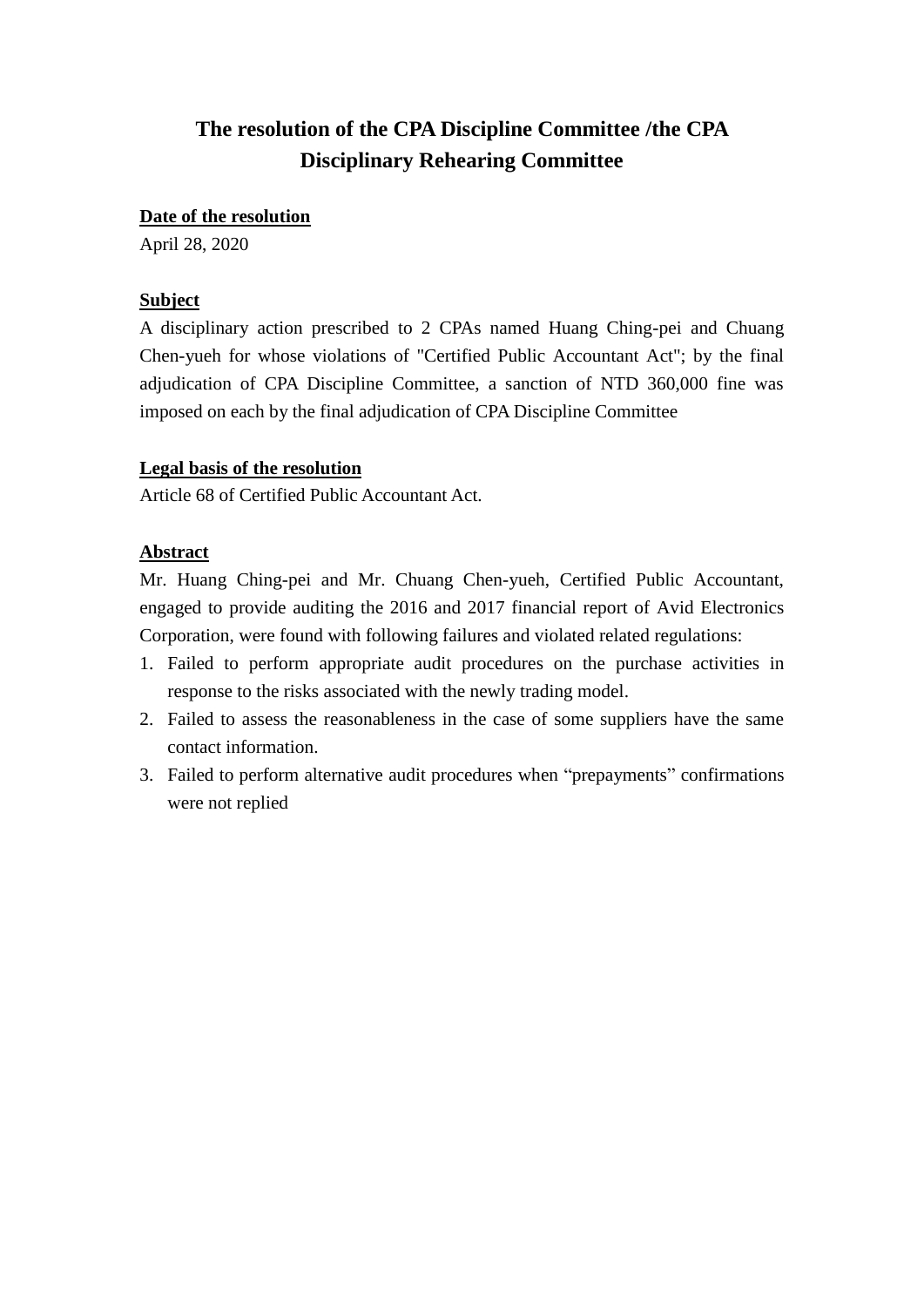#### **Date of the resolution**

September 4, 2020

## **Subject**

A disciplinary action prescribed to 3 CPAs named Chang Chih-ming, Lin Su-wen and Wang Hsuan-hsuan for whose violations of "Certified Public Accountant Act"; a sanction of NTD 1,200,000 fine was imposed on each by the final adjudication of CPA Discipline Committee.

## **Legal basis of the resolution**

Article 68 of Certified Public Accountant Act.

## **Abstract**

Mr. Chang Chih-ming and Ms. Lin Su-wen, Certified Public Accountant, engaged to provide auditing the 2016 financial report of Chunghwa Picture Tubes, LTD.(the "company"), and Mr. Chang Chih-ming and Ms. Wang Hsuan-hsuan, Certified Public Accountant, engaged to provide auditing the 2017 financial report of the company, were found that failed to ascertain whether the unrecognized contractual commitments presented in the financial reports or disclosed in the notes is appropriate.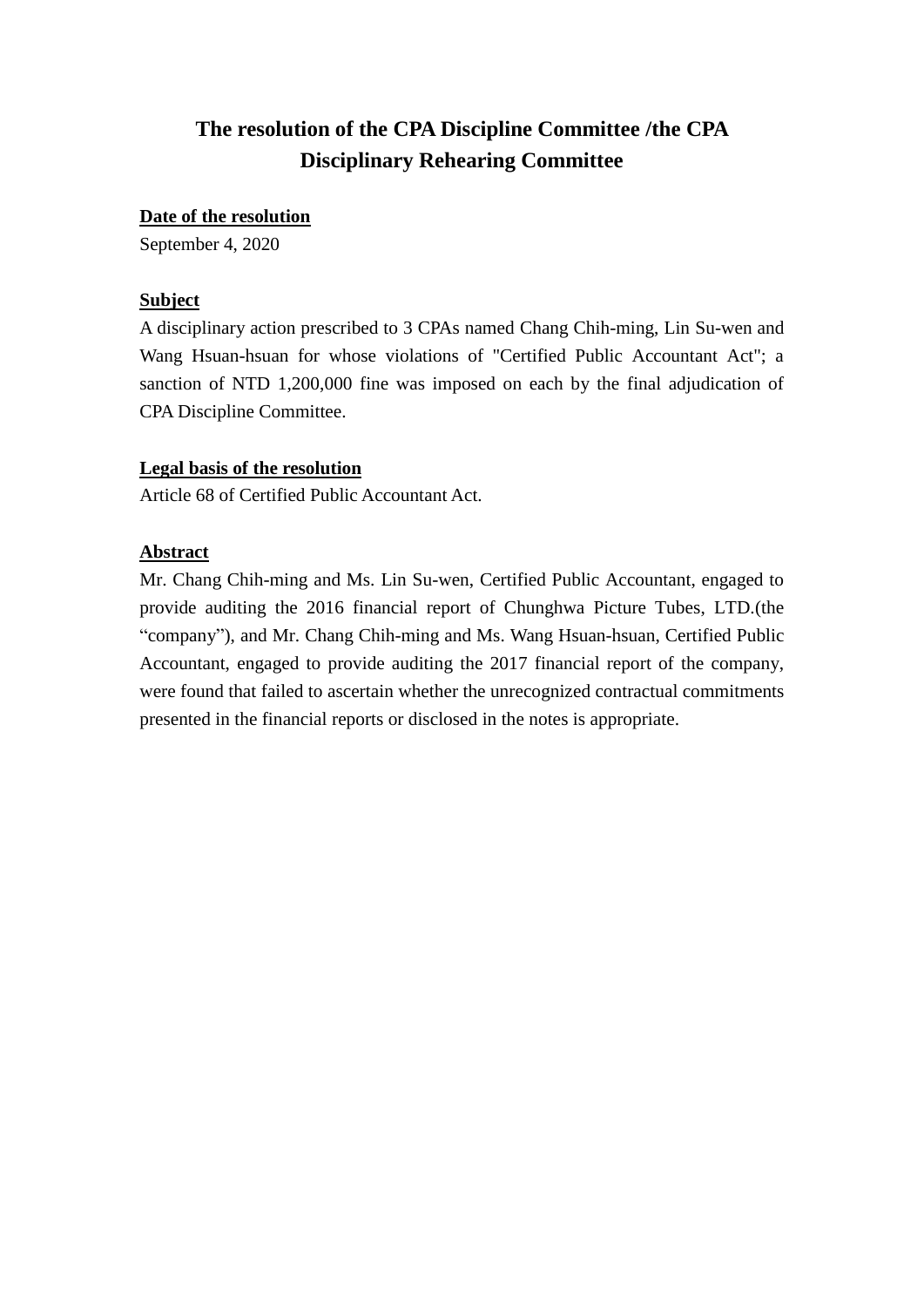#### **Date of the resolution**

September 4, 2020

## **Subject**

A disciplinary action prescribed to 2 CPAs named Lin Su-wen and Wang Hsuan-hsuan for whose violations of "Certified Public Accountant Act"; a sanction of NTD 1,200,000 fine was imposed on each by the final adjudication of CPA Discipline Committee.

## **Legal basis of the resolution**

Article 68 of Certified Public Accountant Act.

## **Abstract**

Ms. Lin Su-wen and Ms. Wang Hsuan-hsuan, Certified Public Accountant, engaged to provide auditing of the 2016 and 2017 financial report of Tatung Co., were found that failed to ascertain whether the unrecognized contractual commitments presented in the financial reports or disclosed in the notes is appropriate.